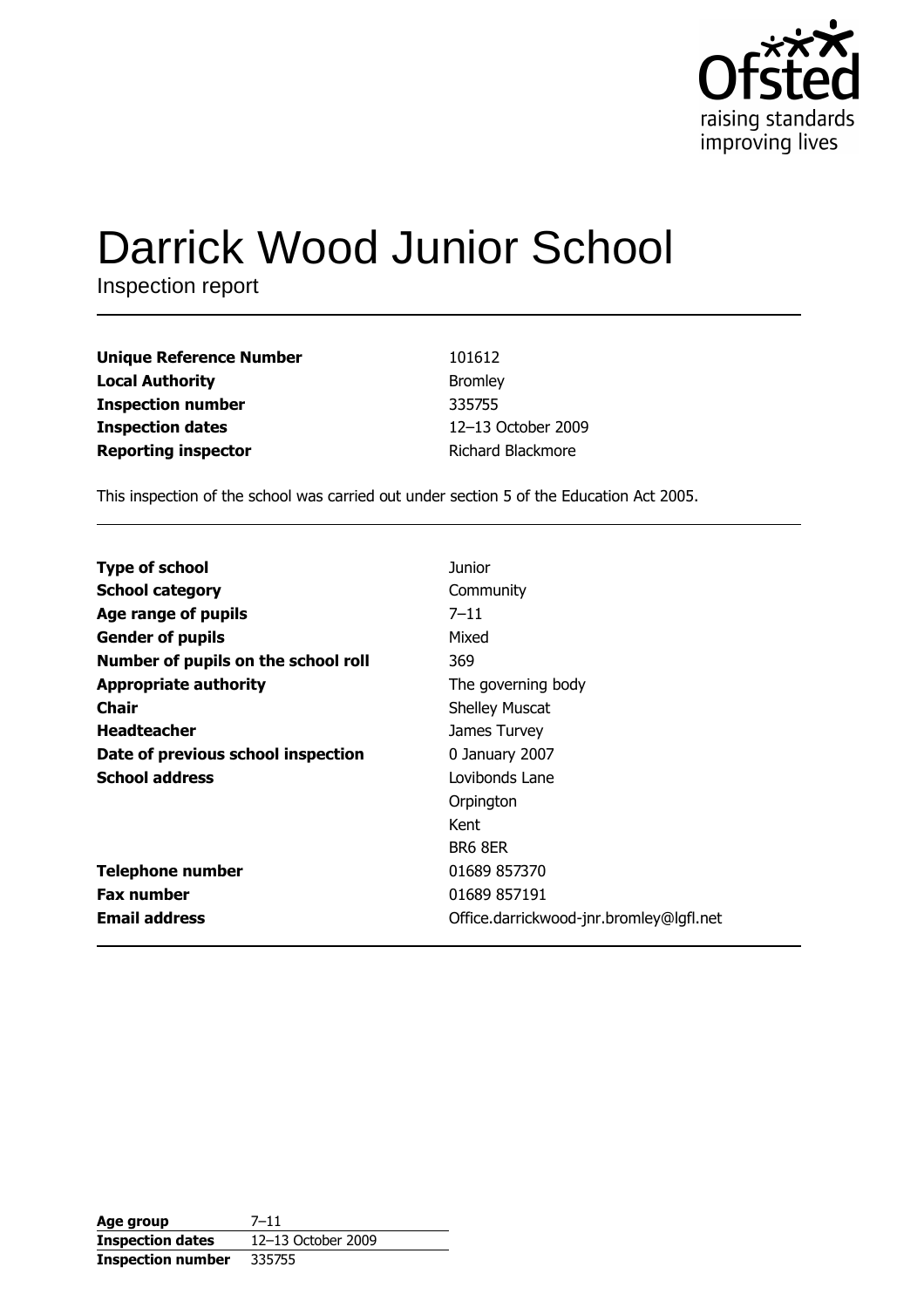The Office for Standards in Education, Children's Services and Skills (Ofsted) regulates and inspects to achieve excellence in the care of children and young people, and in education and skills for learners of all ages. It regulates and inspects childcare and children's social care, and inspects the Children and Family Court Advisory Support Service (Cafcass), schools, colleges, initial teacher training, work-based learning and skills training, adult and community learning, and education and training in prisons and other secure establishments. It rates council children's services, and inspects services for looked after children, safequarding and child protection.

Further copies of this report are obtainable from the school. Under the Education Act 2005, the school must provide a copy of this report free of charge to certain categories of people. A charge not exceeding the full cost of reproduction may be made for any other copies supplied.

If you would like a copy of this document in a different format, such as large print or Braille, please telephone 08456 404045, or email enquiries@ofsted.gov.uk.

You may copy all or parts of this document for non-commercial educational purposes, as long as you give details of the source and date of publication and do not alter the documentation in any way.

Royal Exchange Buildings St Ann's Square Manchester M2 7LA T: 08456 404045 Textphone: 0161 618 8524 E: enquiries@ofsted.gov.uk W: www.ofsted.gov.uk © Crown copyright 2009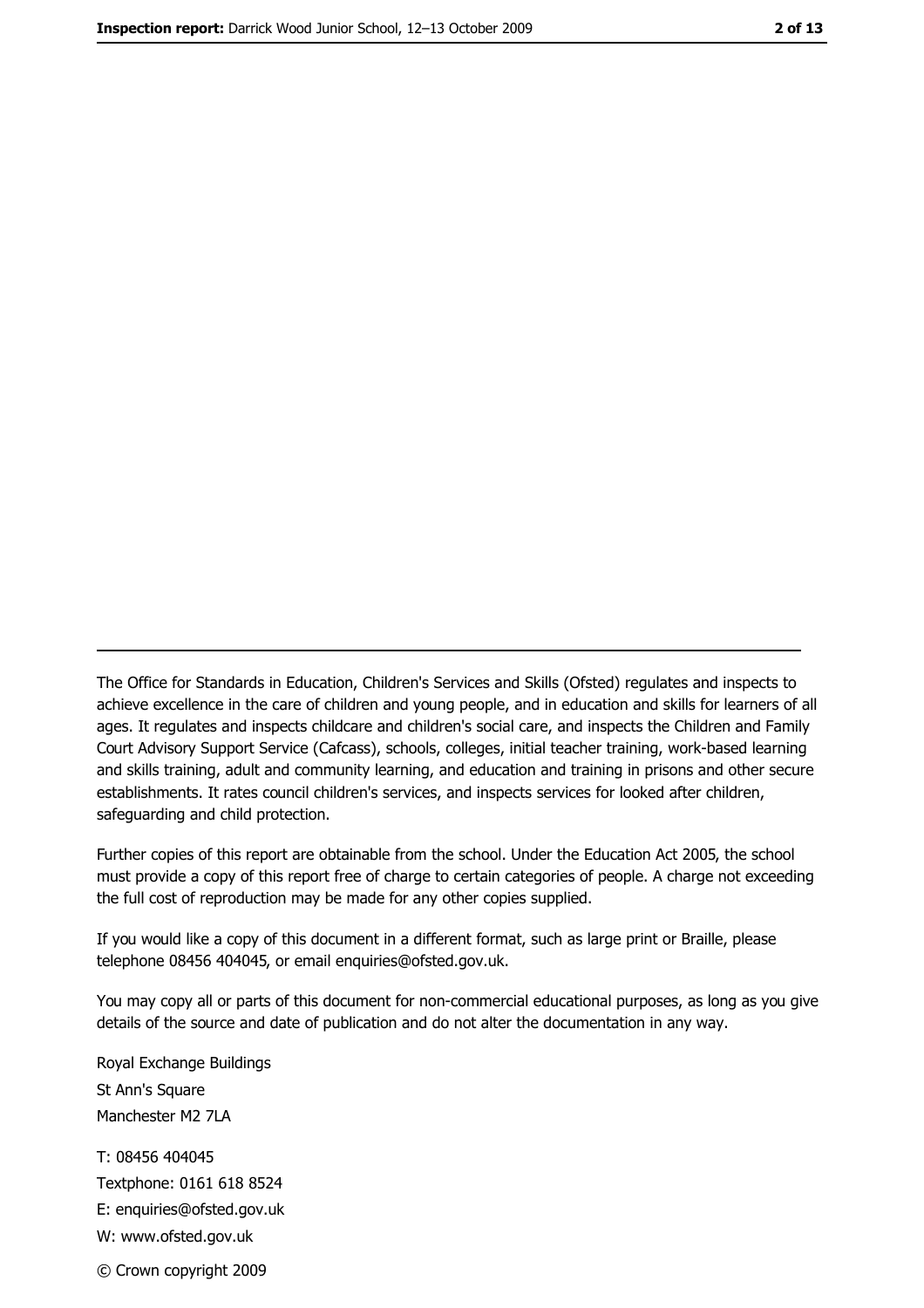# **Introduction**

This inspection was carried out by three additional inspectors. The inspectors visited 14 lessons, and held meetings with governors, staff, parents and pupils. The inspectors looked at a sample of the pupils' work and assessment records, especially the tracking information, which shows pupils' progress. Other documentation was also scrutinised, including the school's self-evaluation evidence, the development plans, and child protection and care information.

The inspection team reviewed many aspects of the school's work. It looked in detail at the following:

- current pupil progress and attainment  $\blacksquare$
- how successful the school's actions have been in improving pupil progress  $\blacksquare$
- how well assessment is used to challenge pupils  $\blacksquare$
- pupils' knowledge and understanding of other cultures.  $\blacksquare$

## Information about the school

Darrick Wood Junior School is a larger than average sized school and has a linked hearing- impaired resource base. Pupils generally come from White British backgrounds and some come from mixed heritages or Asian backgrounds. A few pupils are at the very early stages of learning to speak English. Pupils come from varied social circumstances but fewer than average receive free school meals. The proportion of pupils with special educational needs and/or learning disabilities is below average. The school has gained the Healthy School Award, Activemark and the Sustainable Travel Silver Award.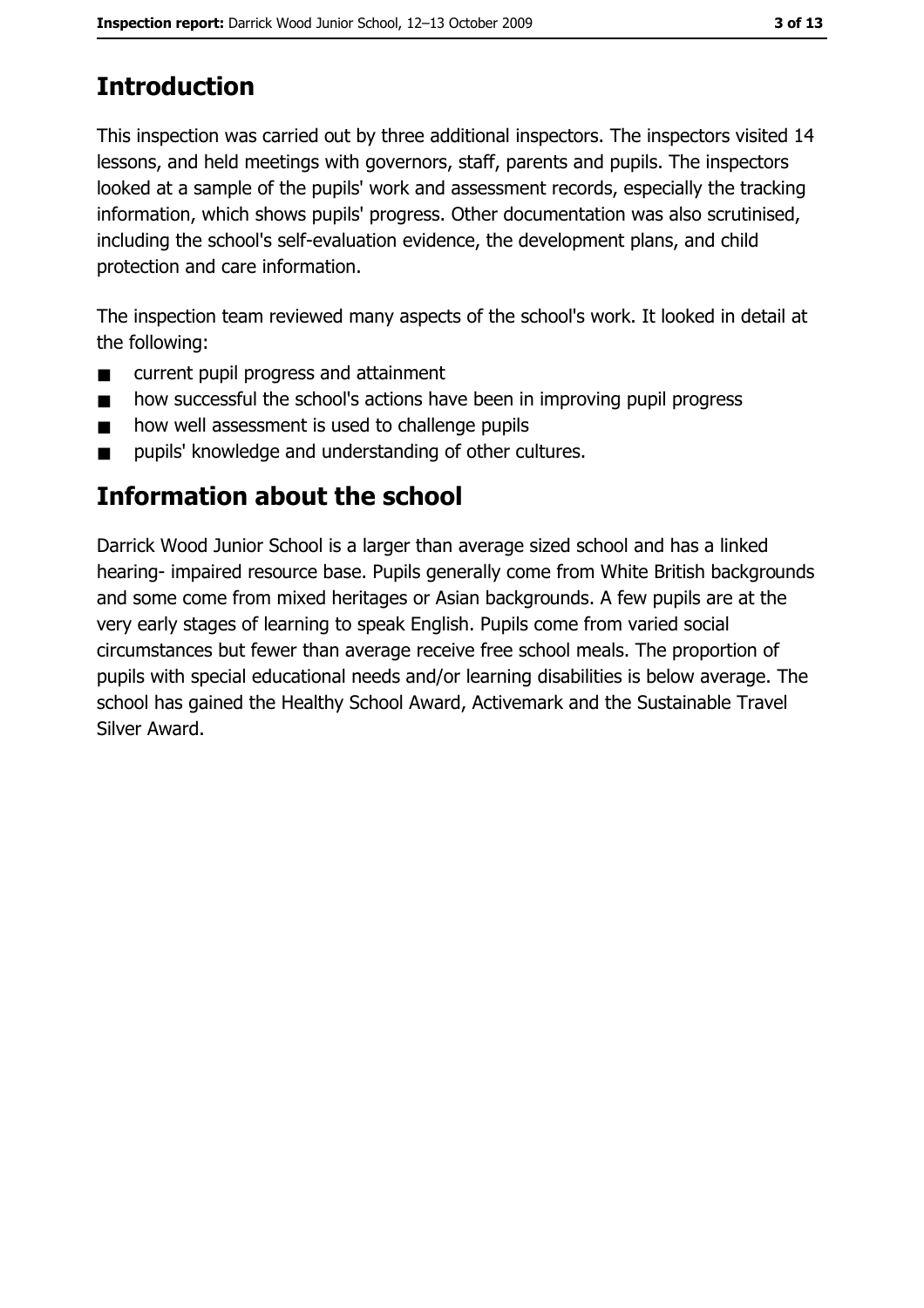## **Inspection judgements**

#### Overall effectiveness: how good is the school?

#### The school's capacity for sustained improvement

#### **Main findings**

Darrick Wood Junior School is a satisfactory school that is developing many of its procedures to improve the standards reached by pupils and their progress.

Since the last inspection, the pace of pupils' learning has been uneven and there has been some evidence of underachievement, although standards have been broadly similar to national averages. Standards are now beginning to rise, and pupils are making satisfactory progress in their learning. This has been due to significant developments in the assessment of pupils' work, increased use of discussion and new staff who provide high-calibre learning opportunities. There has been an increase in the proportion of higher-attaining pupils reaching the higher levels in tests at the end of Year 6, but in other years pupils are still not being stretched enough. Pupils have a good appreciation of being part of the school community and participate well in the wider community. For example, they support local charities that have a connection to the school. Pupils spoke with maturity and certainty about the various dangers to health, such as smoking and eating too much chocolate. However, they do not have sufficient knowledge of the culture and lifestyle of the diverse groups that make up our own multicultural society and further afield.

The quality of teaching and learning is satisfactory but varies between classes and subjects. In the best lessons, teachers' questions and planned tasks challenge pupils of all abilities and show them, with reference to targets, how to improve. Where teaching is less effective, teachers' expectations of pupils are not high enough and the pace is too slow to maintain high-level thinking. Although planning is detailed, work is not always sufficiently well matched to the different learning needs of pupils, particularly higher attainers. As a result, some pupils do not always make the progress of which they are capable. The confidence and kindness of pupils shown during lessons and around the school lead to good relationships between themselves and teachers. Pupils have a good appreciation of what it means to be safe in school, including the dangers of using the internet. Their good awareness of how to lead healthy lifestyles is reflected in their choice of snacks they bring to school.

The curriculum is satisfactory with some good features, particularly where meaningful links are made between subjects, particularly between ICT and literacy. A range of visits and visitors helps bring the curriculum to life and make learning enjovable, for example an Indian cooking experience provided by a parent is much talked about. However, opportunities for higher-attaining pupils to extend their learning at sustained high levels are too infrequent and this limits their achievement. The curriculum supports pupils' personal development through a whole-school programme which emphasises social and moral aspects of their learning, such as bullying. Pupils take these issues seriously and

| 3 |
|---|
| 3 |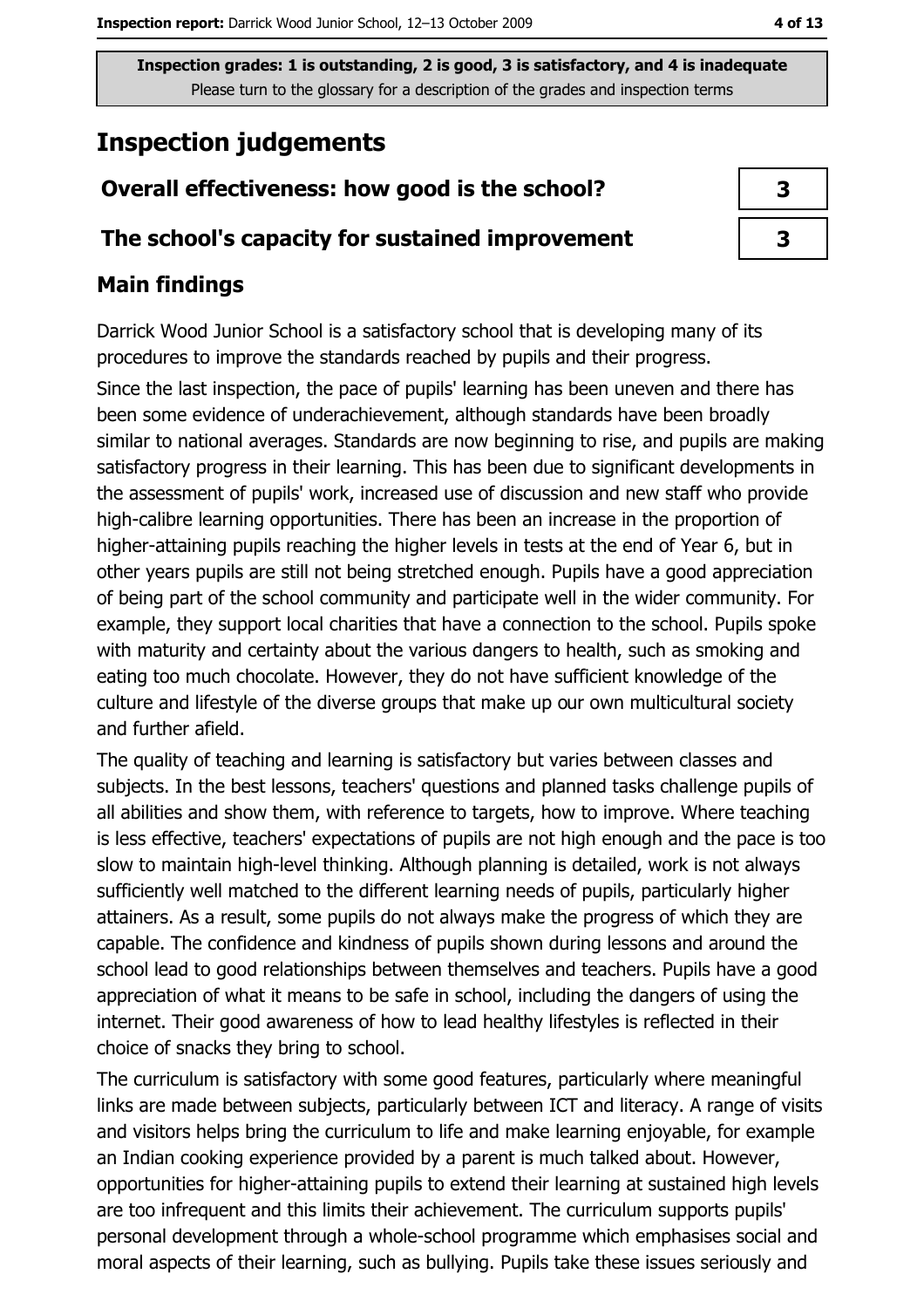role play and drama help to instil interest and encourage engagement in these issues.

The school has a caring, supportive and welcoming atmosphere and as a result pupils say that they feel safe and happy in school. Staff know pupils as individuals and are keen for them to succeed in all that they do. Most parents say that the school provides a safe and supportive environment for their children. Parents have a high level of trust in the school, with one saying, 'The school has been excellent in the way it has served both our children' academically and pastorally.'

There is a corporate understanding of the school's strengths and areas for development based on an accurate knowledge of pupil performance because of the robust and well-led assessment of pupils' capabilities. Leaders share the responsibility of monitoring the quality of teaching, assessing and recording progress, but the school's monitoring and self-evaluation lack a sufficient focus on the impact of actions on outcomes. Consequently the capacity to improve is satisfactory.

#### What does the school need to do to improve further?

- Provide greater challenge for pupils, particularly higher-attaining pupils, by ensuring  $\blacksquare$ that tasks consistently meet their needs.
- Improve teaching so that it is of consistently good quality by raising teachers'  $\blacksquare$ expectations of what pupils can achieve and the pace at which they work.
- Improve pupils' knowledge and understanding of other cultures through a greater  $\blacksquare$ range of opportunities to see, discuss and reflect on global diversity.

#### **Outcomes for individuals and groups of pupils**

Standards of work seen during the inspection are broadly average but there are some areas, for example mathematics and in particular number, where pupils demonstrate that they can reach standards above those typically expected. As a result of some good teaching, pupils are now achieving more consistently than they did in the past. The inspection evidence shows that pupils are beginning to attain higher standards in mathematics and science than recent results have indicated, but as vet this is not sustained in writing. Higher-attaining pupils in lower year groups find work too easy and do not develop extended writing skills. Standards in mathematics are improving because of a clear and accurate focus on using numbers in real-life situations and practical problems. Standards in English are also rising as a result of some effective teaching. In a Year 4 English lesson the teaching of commas was carefully adapted to the needs of the pupils and resulted in pupils securely grasping how and when to use punctuation. Pupils with special educational needs and/or disabilities make good progress and some make outstanding progress because of the effective partnership between agencies and support staff. Pupils from minority ethnic groups make the same satisfactory progress as the majority of pupils. The hearing impaired provision and the school work well together to support pupils. However, in some lessons, too many pupils are inactive for too long and teaching assistants do not intervene quickly enough to encourage or support those who need it.

3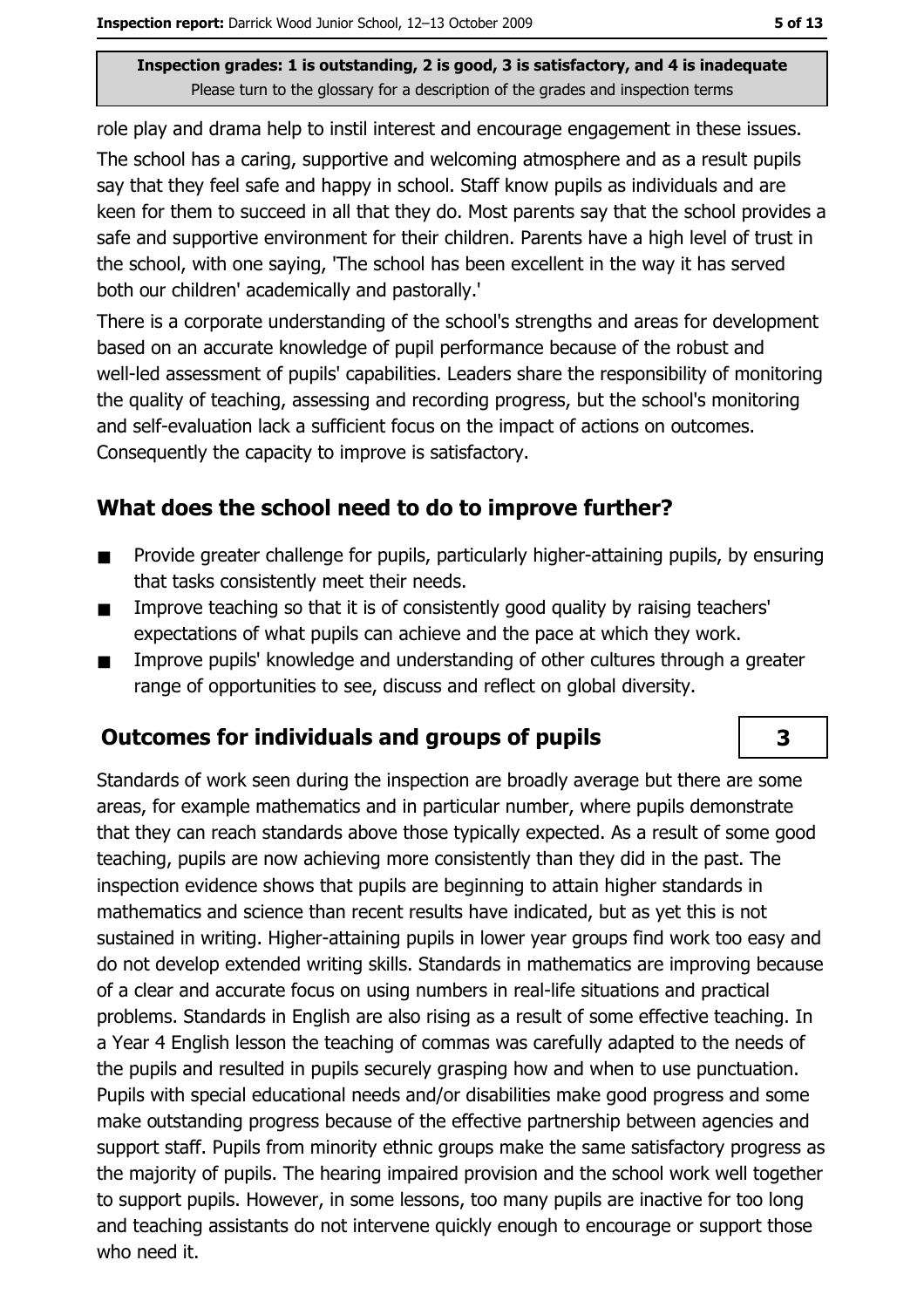Pupils behave well and are friendly, polite and helpful. They are proud of their school and take responsibility through the active school council, for example monitoring bullying in the playground. Attendance levels are average and pupils enjoy school. As one put it, 'I love all the lessons we do.' Pupils do much for the community, especially by raising money for hearing dogs and people who suffer from multiple sclerosis. This, together with their good social and moral development and effective knowledge of how to maintain a healthy lifestyle and stay safe, means they are well prepared for the next stage of their education.

These are the grades for pupils' outcomes

| Pupils' achievement and the extent to which they enjoy their learning                                                     |   |
|---------------------------------------------------------------------------------------------------------------------------|---|
| Taking into account:<br>Pupils' attainment <sup>1</sup>                                                                   | 3 |
| The quality of pupils' learning and their progress                                                                        | 3 |
| The quality of learning for pupils with special educational needs and/or<br>disabilities and their progress               |   |
| The extent to which pupils feel safe                                                                                      |   |
| <b>Pupils' behaviour</b>                                                                                                  |   |
| The extent to which pupils adopt healthy lifestyles                                                                       |   |
| The extent to which pupils contribute to the school and wider community                                                   |   |
| The extent to which pupils develop workplace and other skills that will<br>contribute to their future economic well-being |   |
| Taking into account:                                                                                                      | 3 |
| Pupils' attendance <sup>1</sup>                                                                                           |   |
| The extent of pupils' spiritual, moral, social and cultural development                                                   |   |

#### How effective is the provision?

Pupils enjoy lessons when teachers make learning interesting through lively teaching and stimulating activities. Teachers ensure that pupils understand what they must do and achieve by the end of each lesson because they share the objectives with them and check pupils' understanding of previous learning. While some lessons motivate pupils through exciting and thought-provoking materials and through the use of response partners to help generate good ideas and interesting questions, they are not all of this

The grades for attainment and attendance are: 1 is high; 2 is above average; 3 is broadly average; and 4 is low.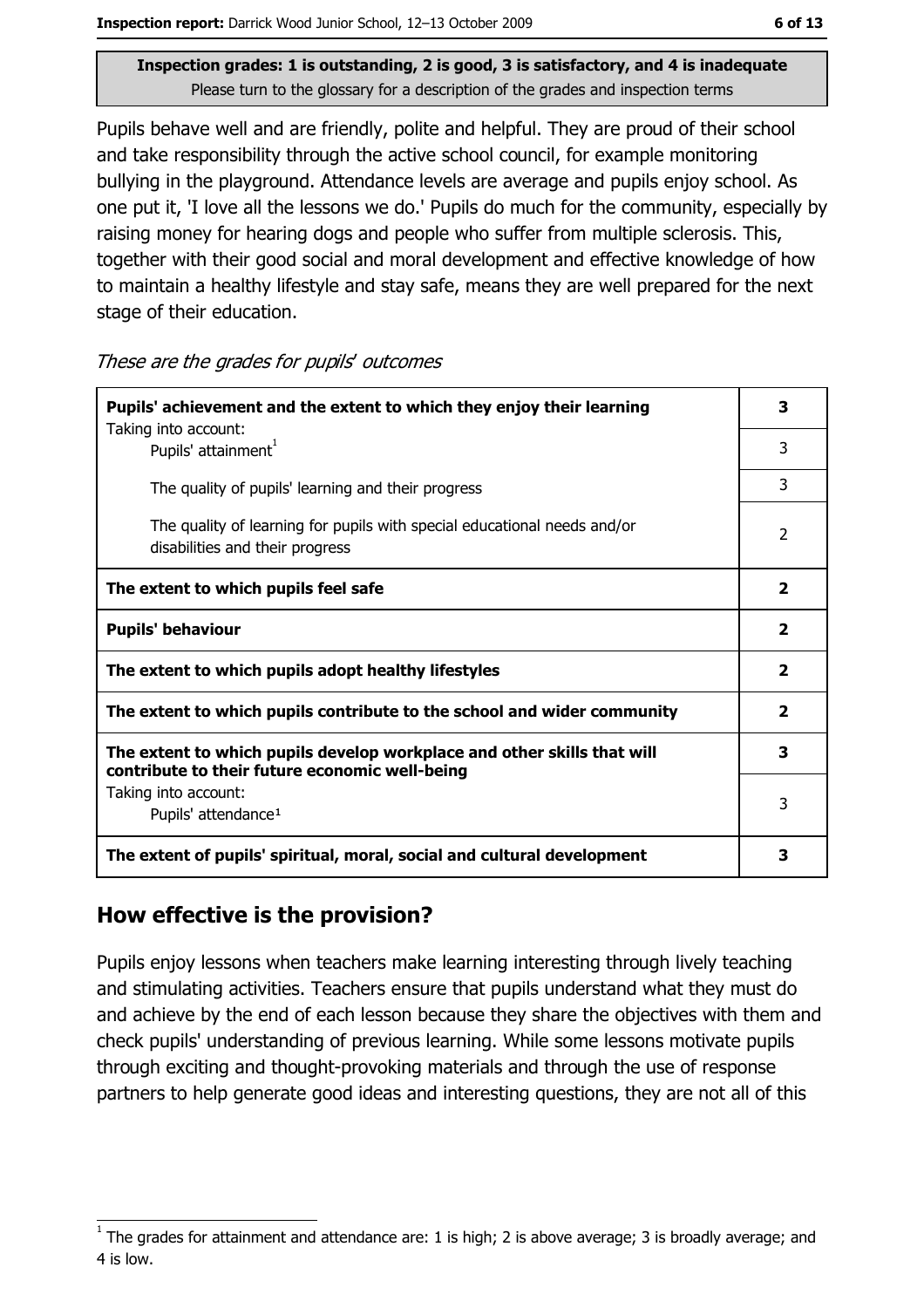quality. Information and communication technology (ICT) supports learning well and is a key tool in a range of subjects. The well-organised assessment system, which methodically records pupils' ability levels and tracks their progress, has helped to raise expectations and improve pupils' overall progress. However, it is still not being used systematically enough to identify when pupils are falling behind and to plan appropriate support.

The curriculum is balanced and provides sufficient coverage of the core and foundation subjects. There has been a whole-school focus on using and applying skills and this is having a positive effect on standards, particularly in mathematics. However, curriculum planning in other subjects does not quide teachers to fully stretch pupils' problem-solving skills and teachers consequently miss opportunities to accelerate progress. The school has many clubs and opportunities for pupils to enjoy the arts. Music is well promoted through specialist teaching for brass, wind and keyboard instruments. Pupils enjoy plenty of sporting activities, including netball and 'shimmy shake'.

The quality of pastoral support, care and quidance is satisfactory overall and safeguarding procedures are in line with requirements. Pupils benefit from good links with outside agencies, including the hearing-impaired provision, which ensures hearing-impaired pupils make good progress. There are, however, occasions when pupils needing more quidance during lessons are insufficiently helped to progress. Support from teaching assistants in foundation subjects is sometimes not given a high enough priority.

| The quality of teaching                                                                                    |  |
|------------------------------------------------------------------------------------------------------------|--|
| Taking into account:<br>The use of assessment to support learning                                          |  |
| The extent to which the curriculum meets pupils' needs, including, where<br>relevant, through partnerships |  |
| The effectiveness of care, guidance and support                                                            |  |

These are the grades for the quality of provision

## How effective are leadership and management?

Leaders at all levels are ambitious to improve. The arrival of new staff over the last two years has enabled the headteacher to reorganise roles and place staff strategically so that there can be a focus on improving progress and standards. Discussions with staff and the responses from their questionnaires demonstrate their enthusiasm and determination to address past under-performance. Governance is good and governors are well trained and led, knowing the school well. The school engages with parents and works well with other partners to promote learning and well-being. For example, the school helps parents to support their children's learning by providing workshops and curriculum information sheets for parents. However, subject leaders need to check more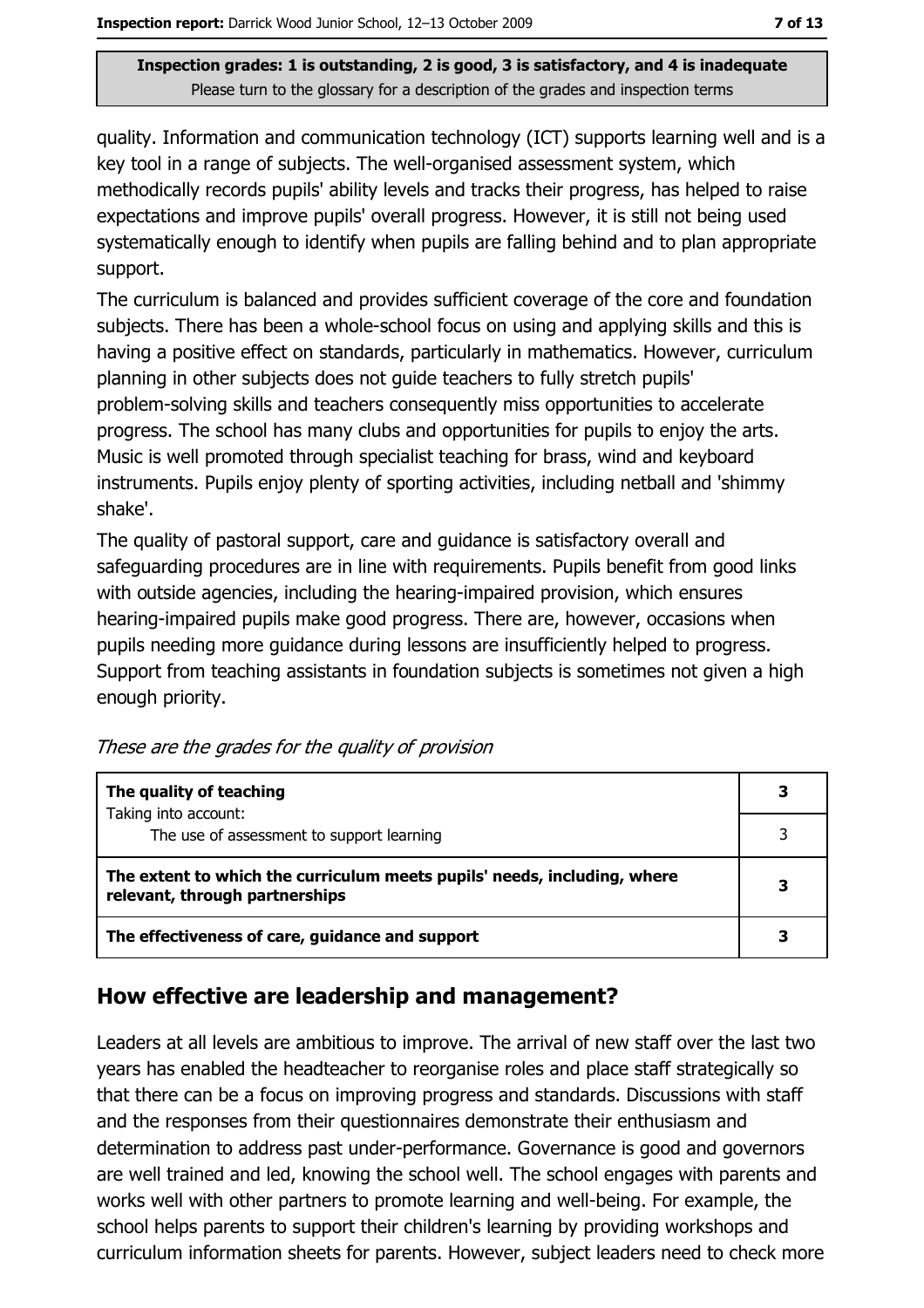rigorously that planned improvements in teaching are precisely delivered in the classroom. Overall, the school makes a satisfactory contribution to promoting community cohesion. Within the school and locally this is good, with close links with the church and other groups. However, the school recognises the need to develop pupils' understanding of other communities across the world.

These are the grades for leadership and management

| The effectiveness of leadership and management in embedding ambition and<br>driving improvement                                                                     |                         |
|---------------------------------------------------------------------------------------------------------------------------------------------------------------------|-------------------------|
| Taking into account:<br>The leadership and management of teaching and learning                                                                                      | 3                       |
| The effectiveness of the governing body in challenging and supporting the<br>school so that weaknesses are tackled decisively and statutory responsibilities<br>met | $\overline{\mathbf{2}}$ |
| The effectiveness of the school's engagement with parents and carers                                                                                                | 2                       |
| The effectiveness of partnerships in promoting learning and well-being                                                                                              | $\overline{\mathbf{2}}$ |
| The effectiveness with which the school promotes equality of opportunity and<br>tackles discrimination                                                              | 3                       |
| The effectiveness of safeguarding procedures                                                                                                                        | з                       |
| The effectiveness with which the school promotes community cohesion                                                                                                 | 3                       |
| The effectiveness with which the school deploys resources to achieve<br>value for money                                                                             | 3                       |

#### **Views of parents and carers**

Most parents are happy with the school overall and almost all agree that their children enjoy attending and are kept safe. They confirm that pupils are helped to adopt healthy lifestyles. A few parents feel that the school does not always inform them well enough about their children's progress and do not agree that their child is making enough progress. Inspectors find that the school has appropriate arrangements to keep parents informed of their children's progress. Inspectors agree that there are areas where pupils could be making better progress, as set out in the report.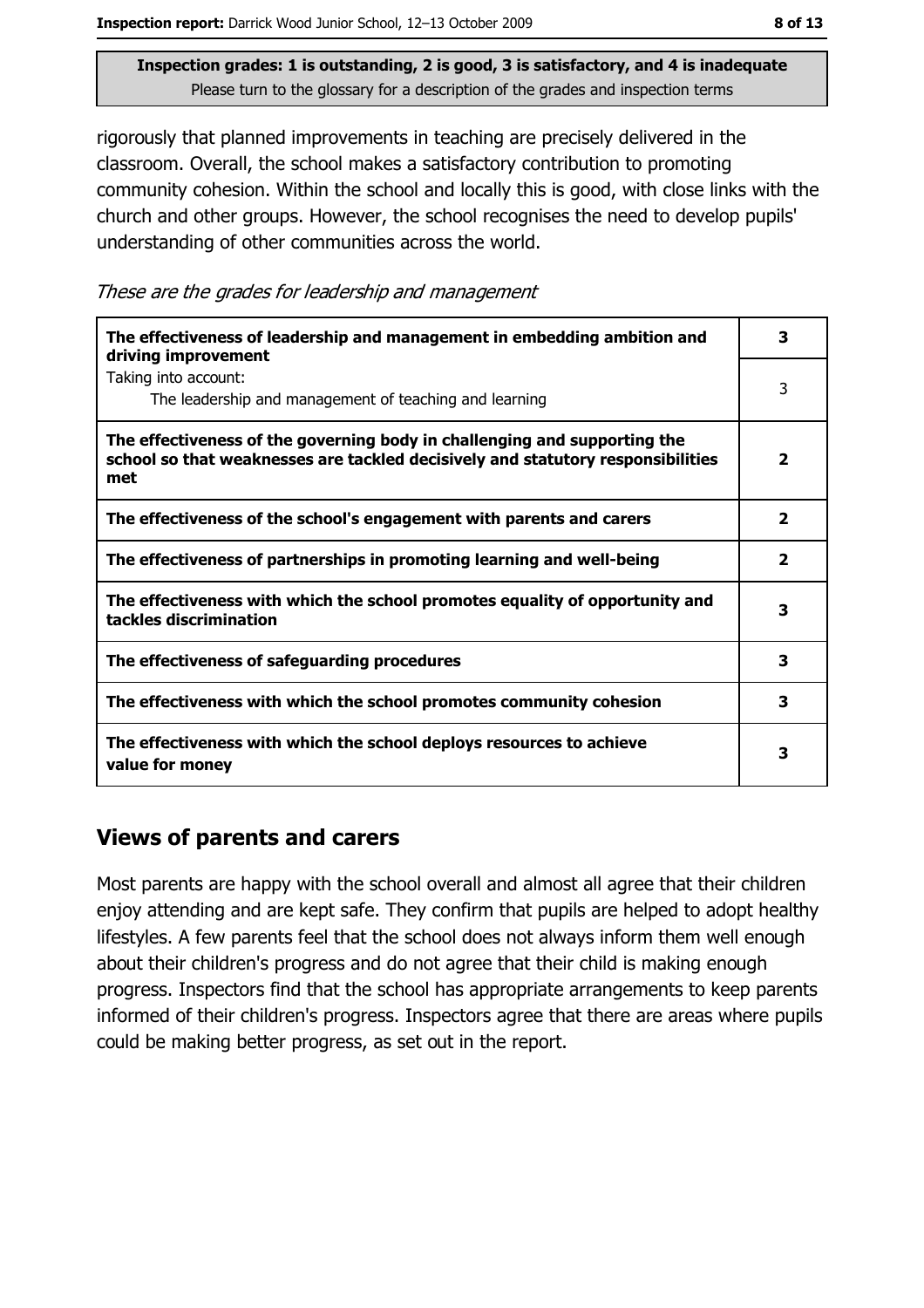## Responses from parents and carers to Ofsted's questionnaire

Ofsted invited all the registered parents and carers of pupils registered at Darrick Wood Junior School to complete a questionnaire about their views of the school.

In the questionnaire, parents and carers were asked to record how strongly they agreed with 13 statements about the school.

The inspection team received 85completed questionnaires by the end of the on-site inspection. In total, there are 369 pupils registered at the school.

| <b>Statements</b>                                                                                                                                                                                                                                       | <b>Strongly</b><br><b>Agree</b> |               | <b>Agree</b> |               | <b>Disagree</b> |                | <b>Strongly</b><br>disagree |                |
|---------------------------------------------------------------------------------------------------------------------------------------------------------------------------------------------------------------------------------------------------------|---------------------------------|---------------|--------------|---------------|-----------------|----------------|-----------------------------|----------------|
|                                                                                                                                                                                                                                                         | <b>Total</b>                    | $\frac{0}{0}$ | <b>Total</b> | $\frac{0}{0}$ | <b>Total</b>    | $\frac{0}{0}$  | <b>Total</b>                | $\frac{1}{2}$  |
| My child enjoys school                                                                                                                                                                                                                                  | 50                              | 59            | 33           | 39            | $\overline{2}$  | $\overline{2}$ | $\mathbf{0}$                | 0              |
| The school keeps my child<br>safe                                                                                                                                                                                                                       | 50                              | 59            | 34           | 40            | $\mathbf{1}$    | $\mathbf{1}$   | 0                           | $\mathbf 0$    |
| The school informs me<br>about my child's progress                                                                                                                                                                                                      | 18                              | 21            | 47           | 55            | 12              | 14             | 1                           | $\mathbf{1}$   |
| My child is making enough<br>progress at this school                                                                                                                                                                                                    | 20                              | 24            | 43           | 51            | 13              | 15             | 1                           | $\mathbf{1}$   |
| The teaching is good at this<br>school                                                                                                                                                                                                                  | 27                              | 32            | 47           | 55            | 5               | 6              | $\Omega$                    | 0              |
| The school helps me to<br>support my child's learning                                                                                                                                                                                                   | 21                              | 25            | 50           | 59            | 5               | 6              | 4                           | 5              |
| The school helps my child to<br>have a healthy lifestyle                                                                                                                                                                                                | 28                              | 33            | 49           | 58            | 6               | $\overline{7}$ | 0                           | $\mathbf 0$    |
| The school makes sure that<br>my child is well prepared for<br>the future (for example<br>changing year group,<br>changing school, and for<br>children who are finishing<br>school, entering further or<br>higher education, or<br>entering employment) | 20                              | 24            | 49           | 58            | 8               | 9              | $\mathbf 0$                 | $\mathbf 0$    |
| The school meets my child's<br>particular needs                                                                                                                                                                                                         | 17                              | 20            | 48           | 57            | 11              | 13             | $\overline{2}$              | $\overline{2}$ |
| The school deals effectively<br>with unacceptable behaviour                                                                                                                                                                                             | 23                              | 27            | 49           | 58            | 5               | 6              | 2                           | $\overline{2}$ |
| The school takes account of<br>my suggestions and<br>concerns                                                                                                                                                                                           | 13                              | 15            | 54           | 64            | 6               | 7              | 3                           | 3              |
| The school is led and<br>managed effectively                                                                                                                                                                                                            | 30                              | 35            | 44           | 52            | $\overline{4}$  | 5              | $\overline{2}$              | $\overline{2}$ |
| Overall, I am happy with my<br>child's experience at this<br>school                                                                                                                                                                                     | 37                              | 44            | 41           | 48            | 6               | 7              | $\mathbf 0$                 | $\mathbf 0$    |

The table above summarises the responses that parents and carers made to each statement. The percentages indicate the proportion of parents and carers giving that response out of the total number of completed questionnaires. Where one or more parents and carers chose not to answer a particular question, the percentages will not add up to 100%.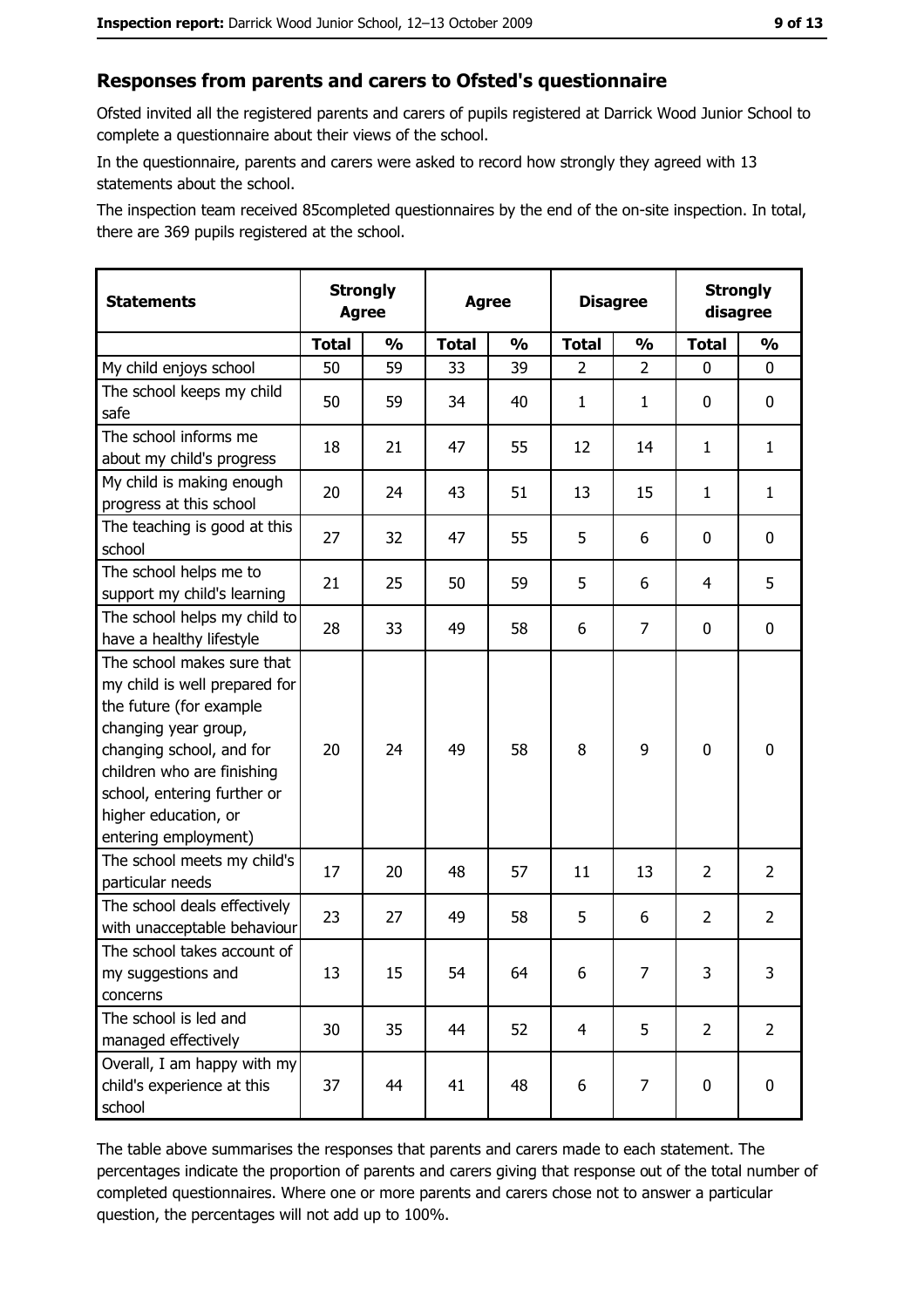# Glossary

| Grade   | <b>Judgement</b> | <b>Description</b>                                                                                                                                                                                                               |
|---------|------------------|----------------------------------------------------------------------------------------------------------------------------------------------------------------------------------------------------------------------------------|
| Grade 1 | Outstanding      | These features are highly effective. An oustanding<br>school provides exceptionally well for its pupils' needs.                                                                                                                  |
| Grade 2 | Good             | These are very positive features of a school. A school<br>that is good is serving its pupils well.                                                                                                                               |
| Grade 3 | Satisfactory     | These features are of reasonable quality. A satisfactory<br>school is providing adequately for its pupils.                                                                                                                       |
| Grade 4 | Inadequate       | These features are not of an acceptable standard. An<br>inadequate school needs to make significant<br>improvement in order to meet the needs of its pupils.<br>Ofsted inspectors will make further visits until it<br>improves. |

## What inspection judgements mean

#### Overall effectiveness of schools inspected between September 2007 and July 2008

|                       | Overall effectiveness judgement (percentage of<br>schools) |      |                     |                   |
|-----------------------|------------------------------------------------------------|------|---------------------|-------------------|
| <b>Type of school</b> | <b>Outstanding</b>                                         | Good | <b>Satisfactory</b> | <b>Inadequate</b> |
| Nursery schools       | 39                                                         | 58   | 3                   | 0                 |
| Primary schools       | 13                                                         | 50   | 33                  | 4                 |
| Secondary schools     | 17                                                         | 40   | 34                  | 9                 |
| Sixth forms           | 18                                                         | 43   | 37                  | $\overline{2}$    |
| Special schools       | 26                                                         | 54   | 18                  | $\overline{2}$    |
| Pupil referral units  | 7                                                          | 55   | 30                  | 7                 |
| All schools           | 15                                                         | 49   | 32                  | 5                 |

New school inspection arrangements were introduced on 1 September 2009. This means that inspectors now make some additional judgements that were not made previously.

The data in the table above were reported in The Annual Report of Her Majesty's Chief Inspector of Education, Children's Services and Skills 2007/08.

Percentages are rounded and do not always add exactly to 100. Secondary school figures include those that have sixth forms, and sixth form figures include only the data specifically for sixth form inspection judgements.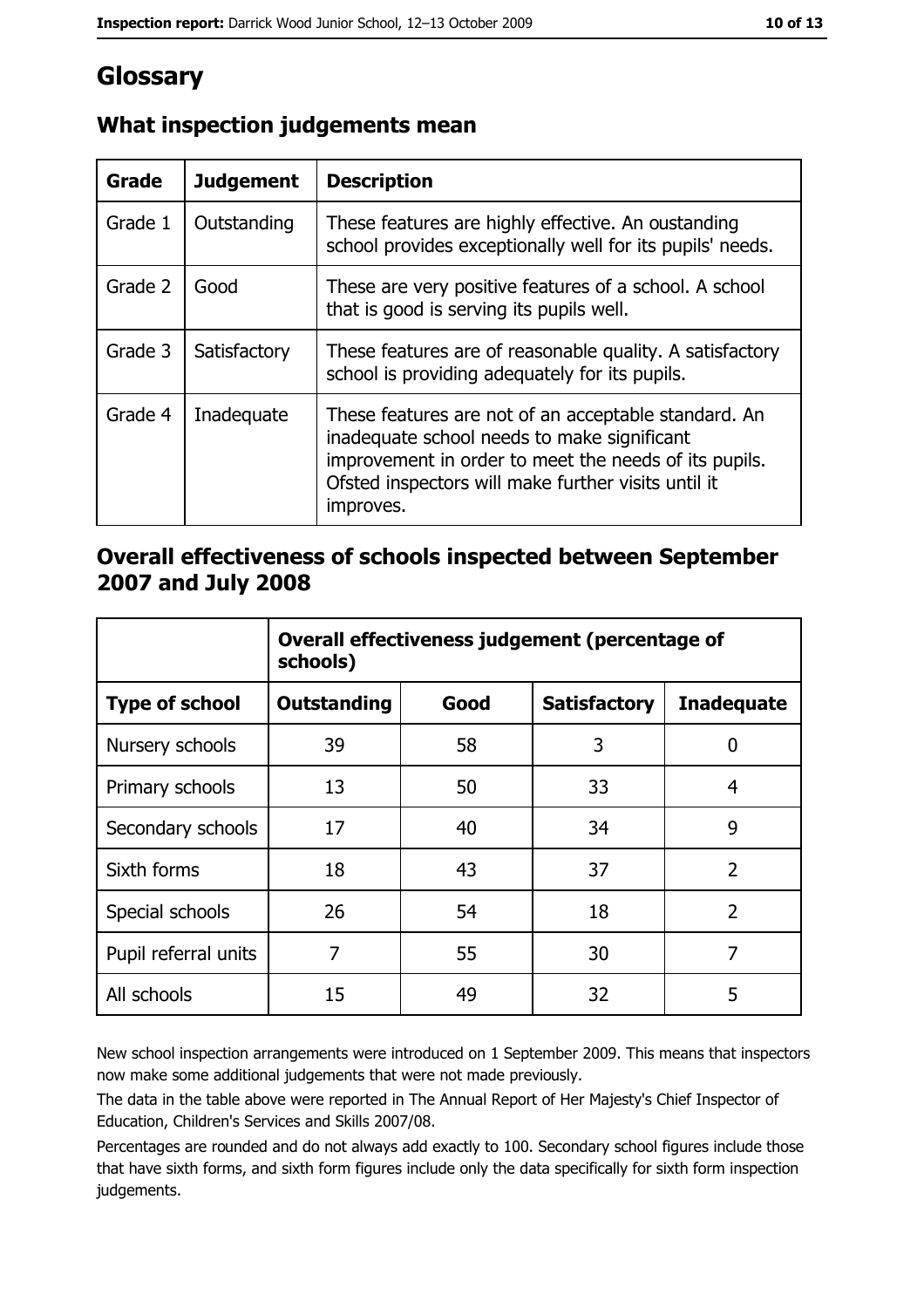# **Common terminology used by inspectors**

| Achievement:                  | the progress and success of a pupil in<br>their learning, development or training.                                                                                                                                                                                                                           |
|-------------------------------|--------------------------------------------------------------------------------------------------------------------------------------------------------------------------------------------------------------------------------------------------------------------------------------------------------------|
| Attainment:                   | the standard of the pupils' work shown by<br>test and examination results and in<br>lessons.                                                                                                                                                                                                                 |
| Capacity to improve:          | the proven ability of the school to<br>continue improving. Inspectors base this<br>judgement on what the school has<br>accomplished so far and on the quality of<br>its systems to maintain improvement.                                                                                                     |
| Leadership and management:    | the contribution of all the staff with<br>responsibilities, not just the headteacher,<br>to identifying priorities, directing and<br>motivating staff and running the school.                                                                                                                                |
| Learning:                     | how well pupils acquire knowledge,<br>develop their understanding, learn and<br>practise skills and are developing their<br>competence as learners.                                                                                                                                                          |
| <b>Overall effectiveness:</b> | inspectors form a judgement on a school's<br>overall effectiveness based on the findings<br>from their inspection of the school. The<br>following judgements, in particular,<br>influence what the overall effectiveness<br>judgement will be.                                                               |
|                               | The school's capacity for sustained<br>improvement.<br>Outcomes for individuals and groups<br>of pupils.<br>The quality of teaching.<br>The extent to which the curriculum<br>meets pupil's needs, including where<br>relevant, through partnerships.<br>The effectiveness of care, guidance<br>and support. |
| Progress:                     | the rate at which pupils are learning in<br>lessons and over longer periods of time. It<br>is often measured by comparing the<br>pupils' attainment at the end of a key<br>stage with their attainment when they<br>started.                                                                                 |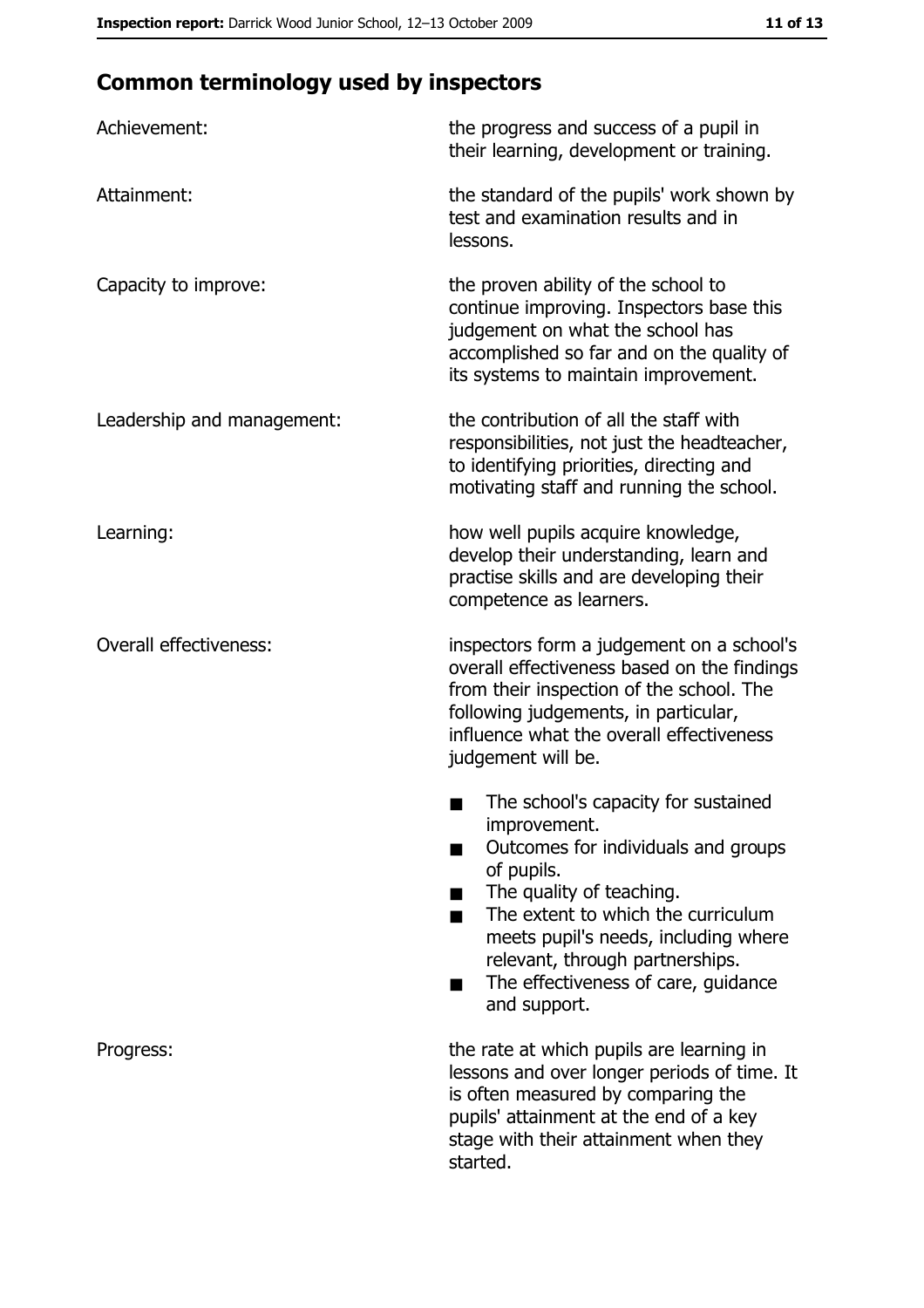This letter is provided for the school, parents and carers to share with their children. It describes Ofsted's main findings from the inspection of their school.



#### 14 October 2009

Dear Pupils,

#### Inspection of Darrick Wood Junior School, Orpington BR6 8ER

Your school gives you a satisfactory education and helps you to make progress in English, mathematics and science. You work hard in lessons. We think that you could improve still further in your reading, writing, mathematics and science and we have asked the teachers to help you become even better. Here are some of the highlights of your school:

- Your behaviour is good and we were impressed with how well you get on together.
- Your knowledge of healthy eating and keeping fit is good.  $\blacksquare$
- You have a good awareness of how to stay safe.
- You have a good variety of clubs to take part in.  $\blacksquare$
- You play an important role in your elected school council and the jobs you do to  $\blacksquare$ help make the school better.
- We were pleased to find out about how much you do for the community, such as  $\blacksquare$ fund-raising for hearing dogs.

We have asked the adults to do some things to make the school better. We have asked the staff to make sure that you all have activities that are at just the right level so you learn quickly. We have also asked the school to improve teaching by making you think harder and by quickening the speed of lessons. Finally, we have asked them to improve vour knowledge of other people and countries.

You can help, too, by letting teachers know if you find your work too easy.

We enjoyed our visit to your school.

Best wishes for the future,

**Richard Blackmore** 

Lead inspector